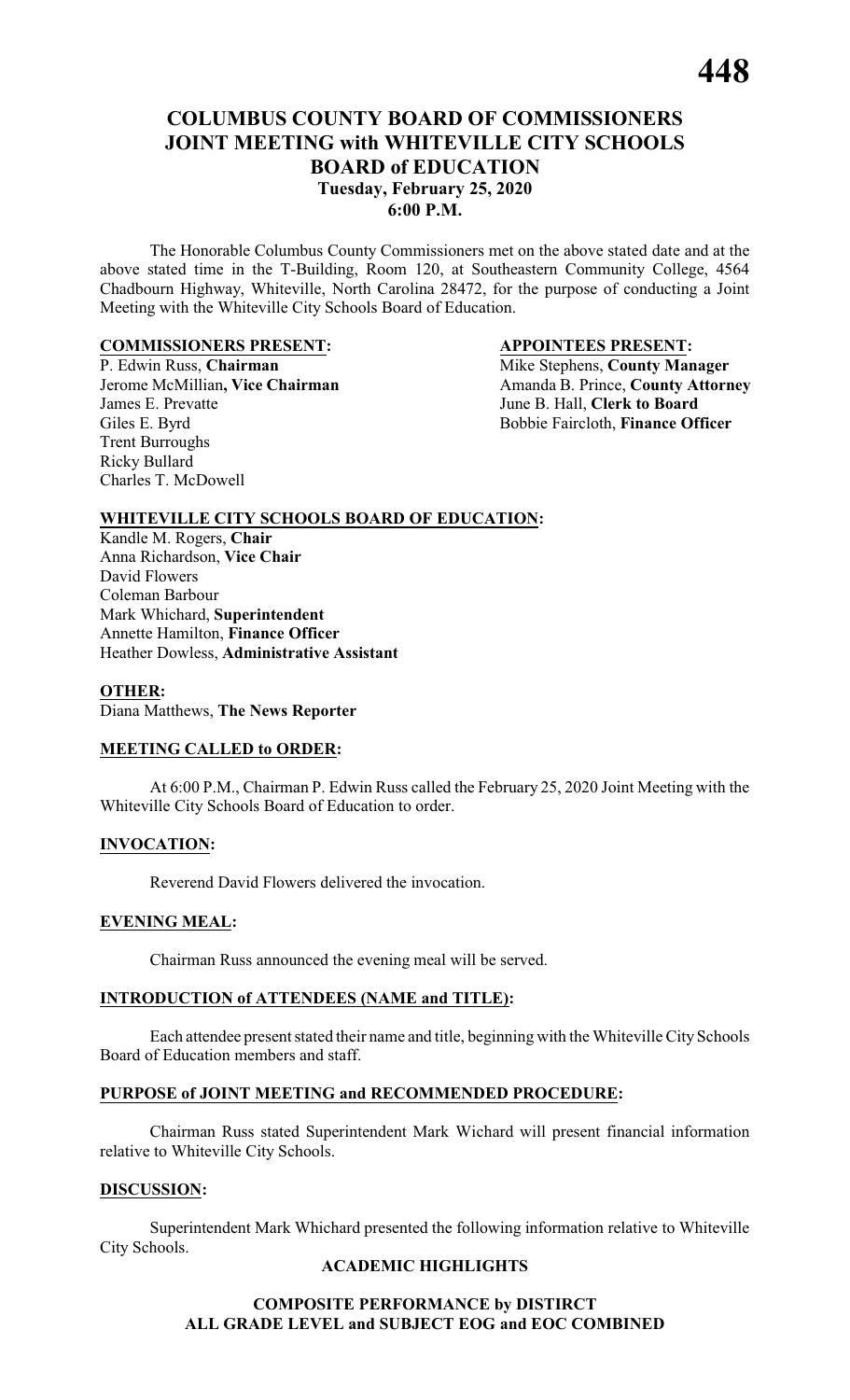#### **GRADE LEVEL PROFICIENCY (Level 3 and Above) SANDHILLS REGION**

| Moore County Schools              | 61.1  |
|-----------------------------------|-------|
| <b>Whiteville City Schools</b>    | 60.03 |
| <b>Richmond County Schools</b>    | 56.1  |
| <b>Cumberland County Schools</b>  | 54.7  |
| <b>Hoke County Schools</b>        | 54.7  |
| Lee County Schools                | 53.4  |
| <b>Columbus County Schools</b>    | 51.9  |
| <b>Harnett County Schools</b>     | 51.6  |
| <b>Montgomery County Schools</b>  | 51.2  |
| <b>Bladen County Schools</b>      | 47.5  |
| <b>Scotland County schools</b>    | 45.0  |
| <b>Anson County Schools</b>       | 41.9  |
| Public Schools of Robeson         | 40.3  |
| <b>Of Interest Regionally:</b>    |       |
| <b>Clinton City Schools</b>       | 54.6  |
| <b>Brunswick County Schools</b>   | 59.5  |
| <b>New Hanover County Schools</b> | 65.0  |

## **CAPITAL PROJECT OVERVIEW FISCAL YEAR 2019-2020**

## **Total Capital Outlay Budget:**

| <b>BUDGET YEAR</b> | <b>APPROPRIATION</b>  | <b>SALES TAX</b>       |
|--------------------|-----------------------|------------------------|
| 2018-2019          | \$204,832             | \$541,076              |
| 2019-2020          | \$210,977<br>$+6,145$ | \$557,246<br>$+16,230$ |

#### **COMPLETED CAPITAL PROJECTS 2019-2020**

| <b>PROJECT</b>                               | <b>LOCATION</b> | <b>AMOUNT</b> |
|----------------------------------------------|-----------------|---------------|
| <b>Computer Lease Agreement</b>              | <b>WHS</b>      | \$110,800     |
| Gym Floor Rescreening                        | WHS / CMS       | \$4,000       |
| Legion Baseball Dugout Emergency Replacement | Legion Field    | \$48,000      |
| Fire Alarm System                            | <b>WPS</b>      | \$24,000      |
| Security Alarm Repair                        | <b>CMS</b>      | \$8,900       |
| Hot Water Heater Failure / Replacement       | <b>WPS</b>      | \$8,800       |
| <b>Building Roof Repair</b>                  | <b>CMS</b>      | \$57,800      |
| <b>Metal Canopy Replacement</b>              | EES / WHS       | \$8,600       |
| Floor Replacement / Tile Asbestos Removal    | <b>EES</b>      | \$52,100      |
| Intercom/Security Entrance System            | <b>NWA</b>      | \$2,300       |
| <b>Metal Detectors</b>                       | <b>WHS</b>      | \$9,200       |
| <b>Security Fencing</b>                      | <b>WPS</b>      | \$7,900       |
| <b>Electrical Room Roof Replacement</b>      | <b>WPS</b>      | \$2,300       |
| Camera Equipment Install / Replace           | CMS / NWA       | \$4,500       |
| <b>TOTAL AMOUNT:</b>                         |                 | \$349,600     |

#### **2020 - 2021 CAPITAL IMPROVEMENT GOALS**

## **Safety and Security Needs:**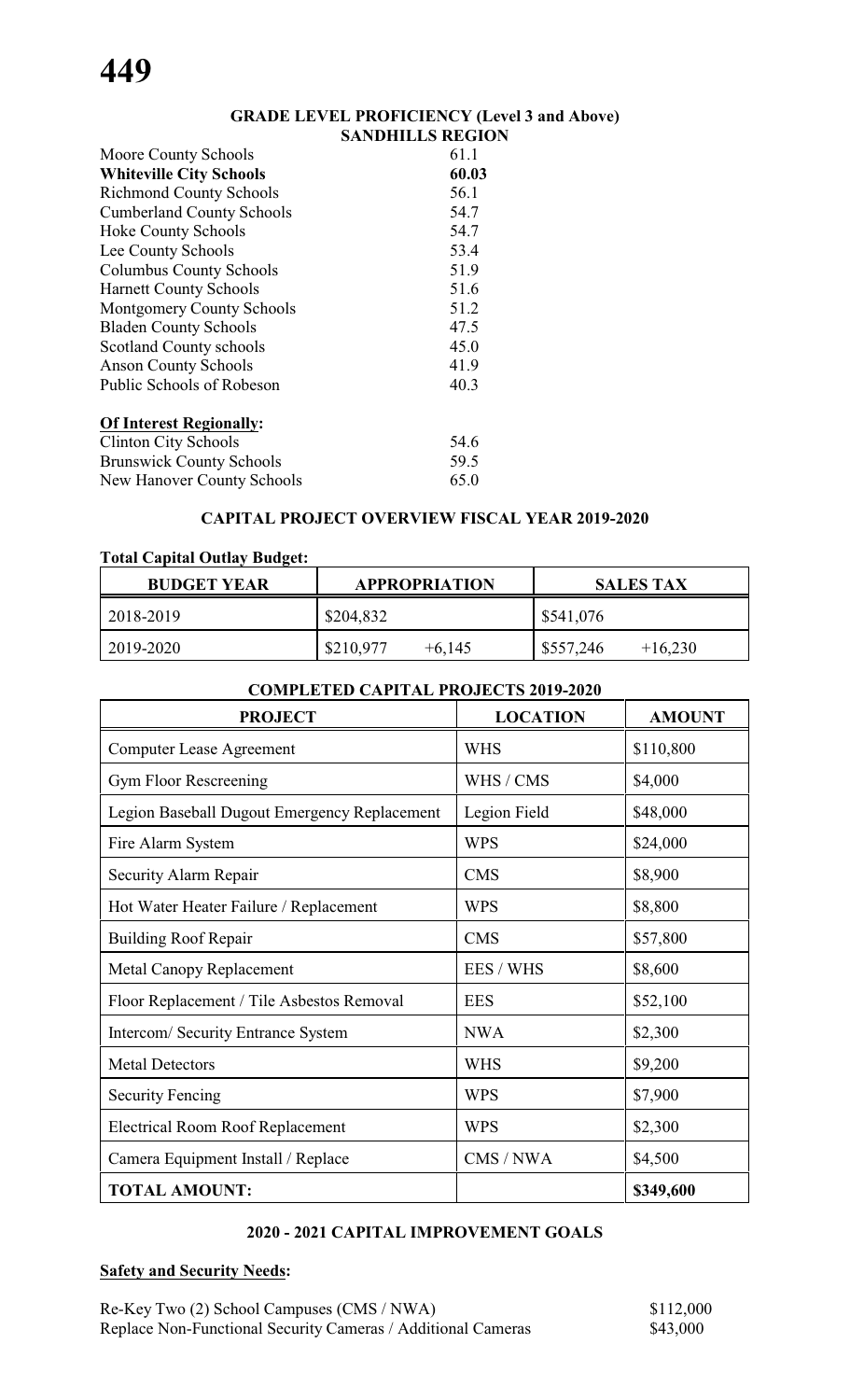Intercom System for WPS, EES, CMS / NWA \$78,000 Exterior / Main Entrance Camera and Entrance Control System for EES. WPS. CMS: \$7,200

## **Capital Facility Needs:**

| <b>NEED</b>                                                                                                                         | <b>COST</b>                                                        |
|-------------------------------------------------------------------------------------------------------------------------------------|--------------------------------------------------------------------|
| Replace deteriorated carpet with tile / remove asbestos<br>in subfloor at EES (Third and Fifth Grade Wings) and<br>WPS Kindergarten | \$172,000 (Tile)<br>$+$ \$39,000 (Asbestos Tile / Glue<br>Removal) |
| Resurface Asphalt Track with Composite Material at<br>Legion Stadium                                                                | \$98,560                                                           |
| Roof Replacement at WPS Cafeteria Building                                                                                          | \$82,000                                                           |
| Metal Storage Facility (WPS, EES, CMS)                                                                                              | \$11,200                                                           |
| <b>Activity Bud Paint / Refurbishment</b>                                                                                           | \$5,500                                                            |
| Computer Replacement (Data Managers /<br>Administrators / Counselors)                                                               | \$50,000                                                           |

# **Recurring Capital Expenses:**

| <b>EXPENSE</b>                         | <b>COST</b> |
|----------------------------------------|-------------|
| <b>Copier Leases</b>                   | \$60,000    |
| <b>HVAC</b>                            | \$75,000    |
| <b>Maintenance Contracted Services</b> | \$38,000    |
| Furniture and Equipment                | \$20,000    |
| Parking (Legion (Stadium)              | \$2,000     |
| Painting and Pressure Washing          | \$15,000    |
| Lawn and Floor Equipment               | \$10,000    |
| Landscaping Maintenance                | \$2,500     |
| Misc. Capital Outlay Needs             | \$69,000    |

# **2020-2021 CAPITAL OUTLAY REQUEST: \$989,960**

## **CURRENT EXPENSE FUND HIGHLIGHTS 2019-2020**

# **2019-2020 Appropriation: \$2,206,501**

\$990 Per Pupil 2,229 Students

# **Current Expense:**

| <b>EXPENSE</b>                          | COST                                                                                                                                                                                                                                   |
|-----------------------------------------|----------------------------------------------------------------------------------------------------------------------------------------------------------------------------------------------------------------------------------------|
| School Resource Officer Funding         | \$20,000 Local Funding<br>State Provides Funding for One (1) High School SRO<br>Central Middle/North Whiteville Academy (069 Funding)<br>Source)<br>Whiteville Primary/Edgewood Elementary School<br>(\$24,467 from 039 - State Grant) |
| <b>Classroom Supplies and Materials</b> | \$31,000 (Required as a part of Federal Programs)                                                                                                                                                                                      |
| Celebrate the Arts                      | \$20,000                                                                                                                                                                                                                               |